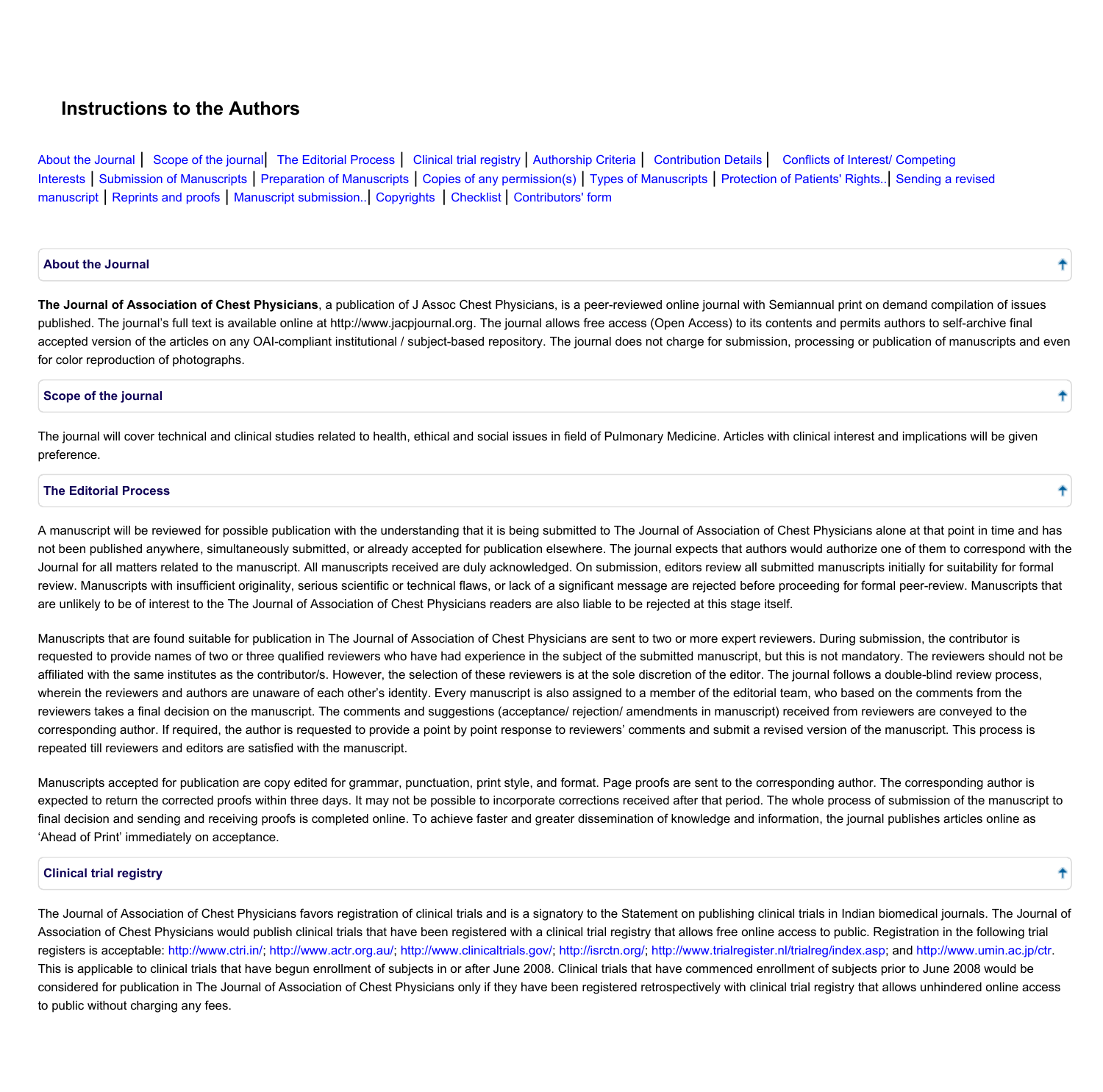# <span id="page-1-0"></span> **Authorship Criteria**

Authorship credit should be based only on substantial contributions to each of the three components mentioned below:

- **1. Concept and design of study or acquisition of data or analysis and interpretation of data;**
- **2. Drafting the article or revising it critically for important intellectual content; and**
- **3. Final approval of the version to be published.**

Participation solely in the acquisition of funding or the collection of data does not justify authorship. General supervision of the research group is not sufficient for authorship. Each contributor should have participated sufficiently in the work to take public responsibility for appropriate portions of the content of the manuscript. The order of naming the contributors should be based on the relative contribution of the contributor towards the study and writing the manuscript. Once submitted the order cannot be changed without written consent of all the contributors. The journal prescribes a maximum number of authors for manuscripts depending upon the type of manuscript, its scope and number of institutions involved (vide infra). The **authors should provide a justification, if the number of authors exceeds these limits.**

#### <span id="page-1-1"></span> **Contribution Details**

Contributors should provide a description of contributions made by each of them towards the manuscript. Description should be divided in following categories, as applicable: concept, design, definition of intellectual content, literature search, clinical studies, experimental studies, data acquisition, data analysis, statistical analysis, manuscript preparation, manuscript editing and manuscript review. One or more author should take responsibility for the integrity of the work as a whole from inception to published article and should be designated as **'guarantor'.** 

# <span id="page-1-2"></span> **Conflicts of Interest/ Competing Interests**

All authors of must disclose any and all conflicts of interest they may have with publication of the manuscript or an institution or product that is mentioned in the manuscript and/or is important to the outcome of the study presented. Authors should also disclose conflict of interest with products that compete with those mentioned in their manuscript.

#### <span id="page-1-3"></span> **Submission of Manuscripts**

All manuscripts must be submitted on-line through the website <http://www.journalonweb.com/jacp>. First time users will have to register at this site. Registration is free but mandatory. Registered authors can keep track of their articles after logging into the site using their user name and password. Authors do not have to pay for submission, processing or publication of articles. If you experience any problems, please contact the editorial office by e-mail at editor [AT] jacpjournal . org

The submitted manuscripts that are not as per the "Instructions to Authors" would be returned to the authors for technical correction, before they undergo editorial/ peer-review. Generally, **the manuscript should be submitted in the form of two separate files:**

#### **[1] Title Page/First Page File/covering letter:**

### **This file should provide**

- 1. The type of manuscript (original article, case report, review article, Letter to editor, Images, etc.) title of the manuscript, running title, names of all authors/ contributors (with their highest academic degrees, designation and affiliations) and name(s) of department(s) and/ or institution(s) to which the work should be credited, . All information which can reveal **your identity should be here. Use text/rtf/doc files. Do not zip the files.**
- 2. The total number of pages, total number of photographs and word counts separately for abstract and for the text (excluding the references, tables and abstract), word counts for **introduction + discussion in case of an original article;**
- **3. Source(s) of support in the form of grants, equipment, drugs, or all of these;**
- 4. Acknowledgement, if any. One or more statements should specify 1) contributions that need acknowledging but do not justify authorship, such as general support by a departmental chair; 2) acknowledgments of technical help; and 3) acknowledgments of financial and material support, which should specify the nature of the support. This should be included in **the title page of the manuscript and not in the main article file.**
- 5. If the manuscript was presented as part at a meeting, the organization, place, and exact date on which it was read. A full statement to the editor about all submissions and previous reports that might be regarded as redundant publication of the same or very similar work. Any such work should be referred to specifically, and referenced in the new paper. Copies of such material should be included with the submitted paper, to help the editor decide how to handle the matter.
- 6. Registration number in case of a clinical trial and where it is registered (name of the registry and its URL)

٠

ቶ

╇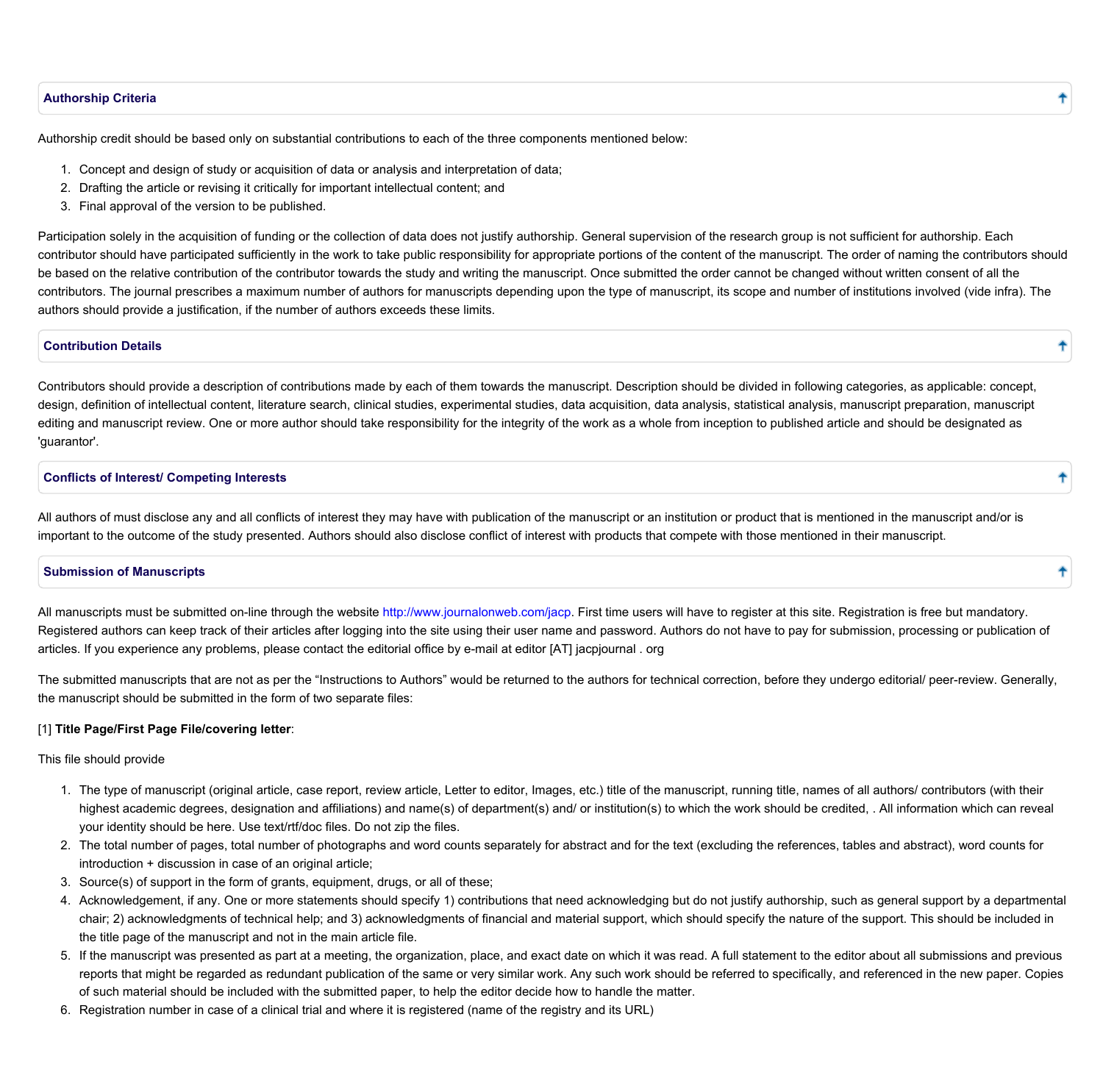- 7. Conflicts of Interest of each author/contributor. A statement of financial or other relationships that might lead to a conflict of interest, if that information is not included in the **manuscript itself or in an authors' form**
- **8. Criteria for inclusion in the authors'/ contributors' list**
- 9. A statement that the manuscript has been read and approved by all the authors, that the requirements for authorship as stated earlier in this document have been met, and that each author believes that the manuscript represents honest work, if that information is not provided in another form (see below); and
- 10. The name, address, e-mail, and telephone number of the corresponding author, who is responsible for communicating with the other authors about revisions and final approval of **the proofs, if that information is not included on the manuscript itself.**

[2] Blinded Article file: The main text of the article, beginning from Abstract till References (including tables) should be in this file. The file must not contain any mention of the authors' names or initials or the institution at which the study was done or acknowledgements. Page headers/running title can include the title but not the authors' names. Manuscripts not in compliance with the Journal's blinding policy will be returned to the corresponding author. Use rtf/doc files. Do not zip the files. Limit the file size to 1 MB. Do not incorporate images in the file. If file size is large, graphs can be submitted as images separately without incorporating them in the article file to reduce the size of the file. The pages should be numbered **consecutively, beginning with the first page of the blinded article file.**

[3] Images: Submit good quality color images. Each image should be less than 2 MB in size. Size of the image can be reduced by decreasing the actual height and width of the images (keep up to 1600 x 1200 pixels or 5-6 inches). Images can be submitted as jpeg files. Do not zip the files. Legends for the figures/images should be included at the end of the article file.

[4] The contributors' / copyright transfer form (template provided below) has to be submitted in original with the signatures of all the contributors within two weeks of submission via courier, fax or email as a scanned image. Print ready hard copies of the images (one set) or digital images should be sent to the journal office at the time of submitting revised **manuscript. High resolution images (up to 5 MB each) can be sent by email.**

Contributors' form / copyright transfer form can be submitted online from the authors' area on <http://www.journalonweb.com/jacp>.

# <span id="page-2-0"></span> **Preparation of Manuscripts**

Manuscripts must be prepared in accordance with "Uniform requirements for Manuscripts submitted to Biomedical Journals" developed by the International Committee of Medical Journal Editors (October 2008). The uniform requirements and specific requirement of The Journal of Association of Chest Physicians are summarized below. Before submitting a manuscript, contributors are requested to check for the latest instructions available. Instructions are also available from the website of the journal (<http://www.jacpjournal.org>) and from the manuscript **submission site <http://www.journalonweb.com/jacp>).**

╇

╇

4

**The Journal of Association of Chest Physicians accepts manuscripts written in American English.**

### <span id="page-2-1"></span> **Copies of any permission(s)**

It is the responsibility of authors/ contributors to obtain permissions for reproducing any copyrighted material. A copy of the permission obtained must accompany the manuscript. Copies of any and all published articles or other manuscripts in preparation or submitted elsewhere that are related to the manuscript must also accompany the manuscript.

### <span id="page-2-2"></span> **Types of Manuscripts**

#### **Original articles:**

These include randomized controlled trials, intervention studies, studies of screening and diagnostic test, outcome studies, cost effectiveness analyses, case-control series, and surveys with high response rate. The text of original articles amounting to up to 3000 words (excluding Abstract, references and Tables) should be divided into sections with the headings Abstract, **Key-words, Introduction, Material and Methods, Results, Discussion, References, Tables and Figure legends.**

**Introduction: State the purpose and summarize the rationale for the study or observation.** 

**Materials and Methods: It should include and describe the following aspects:**

Ethics: When reporting studies on human beings, indicate whether the procedures followed were in accordance with the ethical standards of the responsible committee on human experimentation (institutional or regional) and with the Helsinki Declaration of 1975, as revised in 2000 (available at http://www.wma.net/e/policy/17-c e.html). For prospective studies involving human participants, authors are expected to mention about approval of (regional/ national/ institutional or independent Ethics Committee or Review Board, obtaining informed consent from adult research participants and obtaining assent for children aged over 7 years participating in the trial. The age beyond which assent would be required could vary as per regional and/ or national quidelines. Ensure confidentiality of subiects by desisting from mentioning participants' names, initials or hospital numbers, especially in illustrative material, When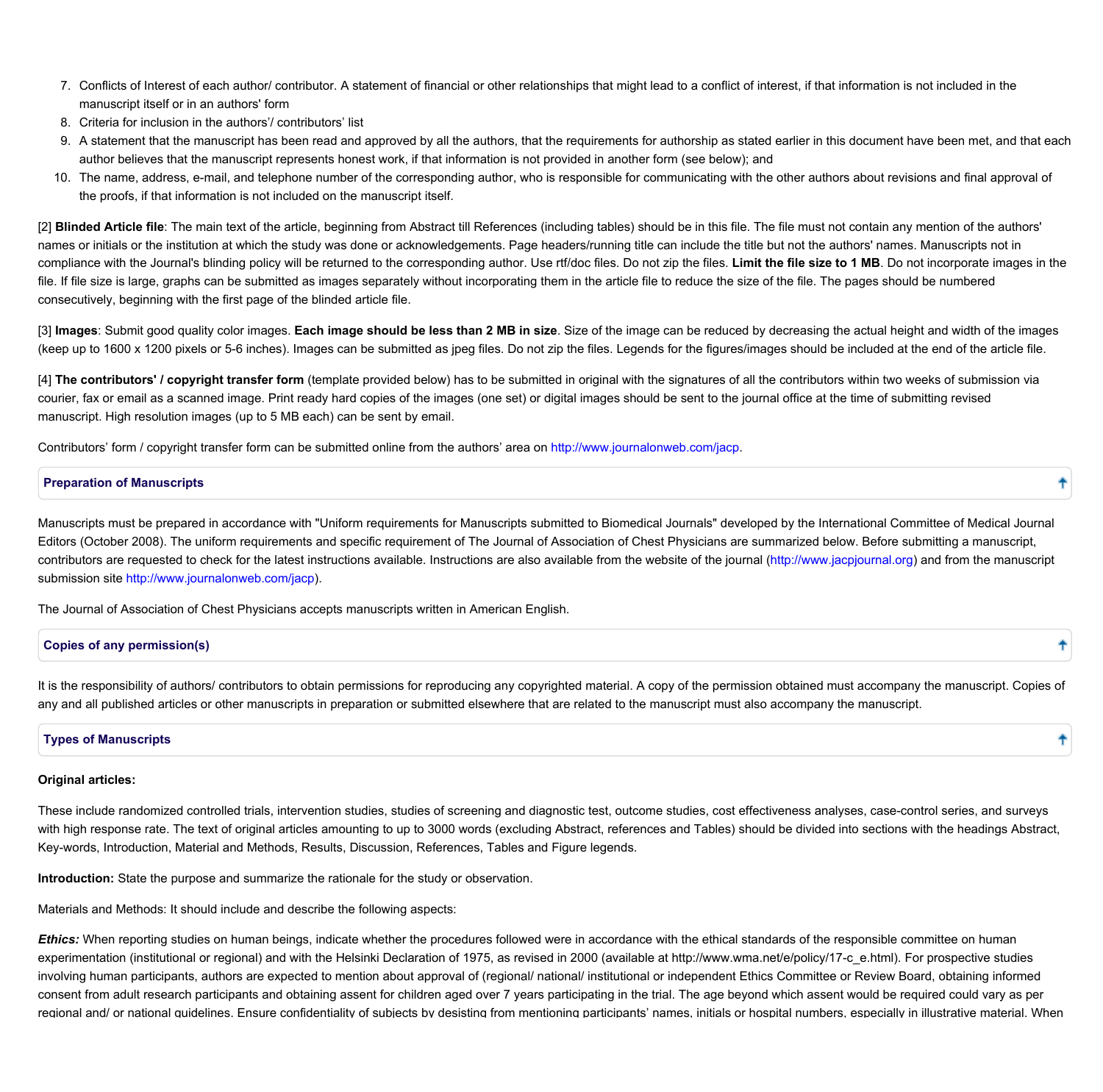reporting experiments on animals, indicate whether the institution's or a national research council's guide for, or any national law on the care and use of laboratory animals was followed. Evidence for approval by a local Ethics Committee (for both human as well as animal studies) must be supplied by the authors on demand. Animal experimental procedures should be as humane as possible and the details of anesthetics and analgesics used should be clearly stated. The ethical standards of experiments must be in accordance with the guidelines provided by the CPCSEA and World Medical Association Declaration of Helsinki on Ethical Principles for Medical Research Involving Humans for studies involving experimental animals and human beings, respectively). The journal will not consider any paper which is ethically unacceptable. A statement on ethics committee permission and ethical practices must be included in all **research articles under the 'Materials and Methods' section.**

# *Study design:*

Selection and Description of Participants: Describe your selection of the observational or experimental participants (patients or laboratory animals, including controls) clearly, including eligibility and exclusion criteria and a description of the source population. Technical information: Identify the methods, apparatus (give the manufacturer's name and address in parentheses), and procedures in sufficient detail to allow other workers to reproduce the results. Give references to established methods, including statistical methods (see below); provide references and brief descriptions for methods that have been published but are not well known; describe new or substantially modified methods, give reasons for using them, and evaluate their limitations. Identify precisely all drugs and chemicals used, including generic name(s), dose(s), and route(s) of administration.

Reports of randomized clinical trials should present information on all major study elements, including the protocol, assignment of interventions (methods of randomization, concealment of allocation to treatment groups), and the method of masking (blinding), based on the CONSORT Statement (http://www.consort-statement.org).

# **Reporting Guidelines for Specific Study Designs**

| <b>Initiative</b> | <b>Type of Study</b>                                         | <b>Source</b>                                                                                                 |
|-------------------|--------------------------------------------------------------|---------------------------------------------------------------------------------------------------------------|
| <b>CONSORT</b>    | Randomized controlled trials                                 | http://www.consort-statement.org                                                                              |
| <b>STARD</b>      | Studies of diagnostic<br>accuracy                            | http://www.consort-statement.org/stardstatement.htm                                                           |
| <b>QUOROM</b>     | Systematic reviews and<br>meta-analyses                      | http://www.consort-<br>statement.org/Initiatives/MOOSE/moose.pdf<br>statement.org/Initiatives/MOOSE/moose.pdf |
| <b>STROBE</b>     | Observational studies in<br>epidemiology                     | http://www.strobe-statement.org                                                                               |
| <b>MOOSE</b>      | Meta-analyses of<br>observational studies in<br>epidemiology | http://www.consort-<br>statement.org/Initiatives/MOOSE/moose.pdf                                              |

Statistics: Whenever possible quantify findings and present them with appropriate indicators of measurement error or uncertainty (such as confidence intervals). Authors should report losses to observation (such as, dropouts from a clinical trial). When data are summarized in the Results section, specify the statistical methods used to analyze them. Avoid non-technical uses of technical terms in statistics, such as 'random' (which implies a randomizing device), 'normal', 'significant', 'correlations', and 'sample'. Define statistical terms, abbreviations, and most symbols. Specify the computer software used. Use upper italics (P 0.048). For all P values include the exact value and not less than 0.05 or 0.001. Mean differences in continuous variables, proportions in categorical variables and relative risks including odds ratios and hazard ratios should be accompanied by their confidence intervals.

Results: Present your results in a logical sequence in the text, tables, and illustrations, giving the main or most important findings first. Do not repeat in the text all the data in the tables or illustrations; emphasize or summarize only important observations. Extra- or supplementary materials and technical detail can be placed in an appendix where it will be accessible but will not interrupt the flow of the text; alternatively, it can be published only in the electronic version of the journal.

When data are summarized in the Results section, give numeric results not only as derivatives (for example, percentages) but also as the absolute numbers from which the derivatives were calculated, and specify the statistical methods used to analyze them. Restrict tables and figures to those needed to explain the argument of the paper and to assess its support. Use graphs as an alternative to tables with many entries; do not duplicate data in graphs and tables. Where scientifically appropriate, analyses of the data by variables such as age and sex should be **included.**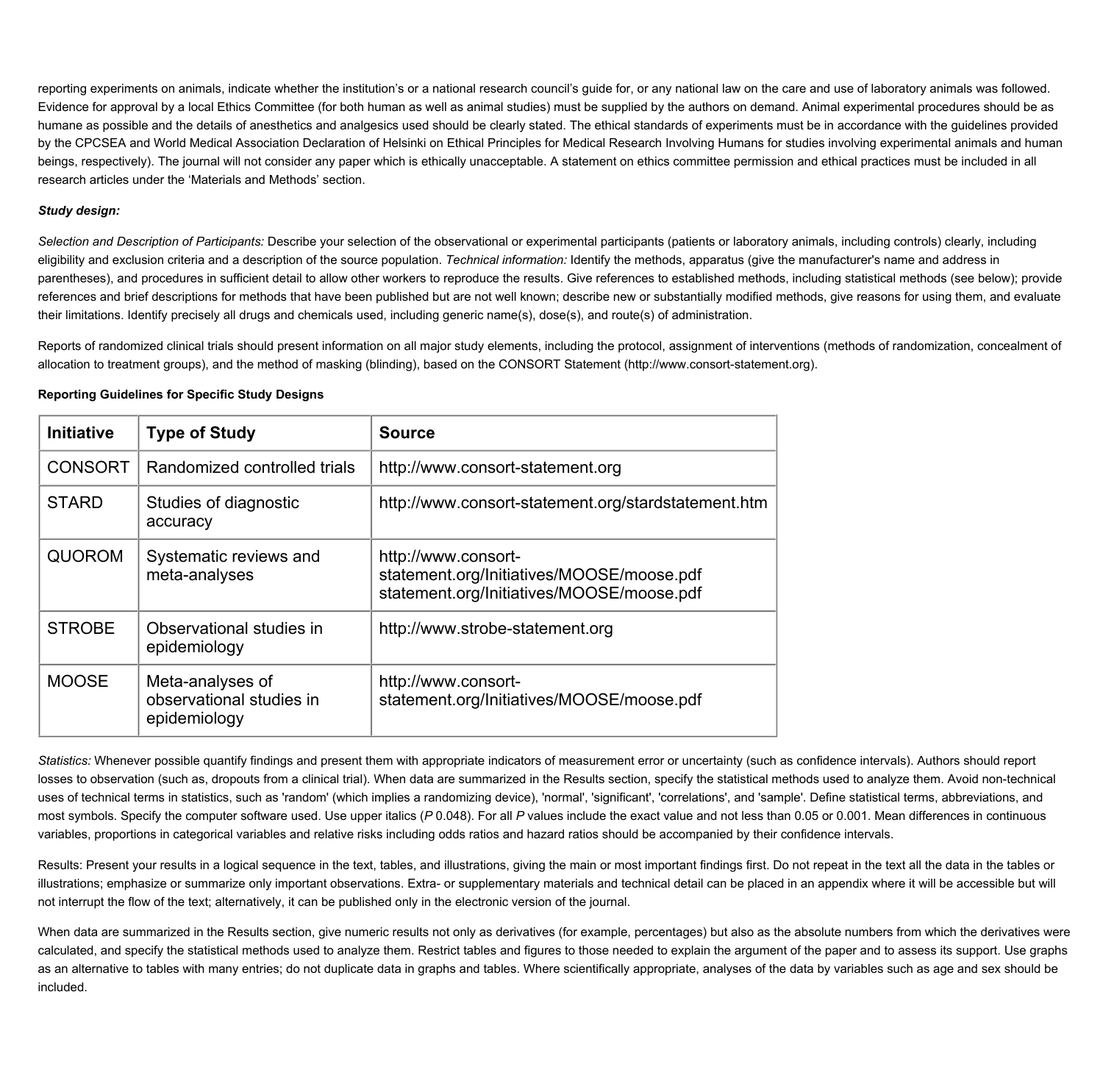Discussion: Include summary of key findings (primary outcome measures, secondary outcome measures, results as they relate to a prior hypothesis); Strengths and limitations of the study (study question, study design, data collection, analysis and interpretation); Interpretation and implications in the context of the totality of evidence (is there a systematic review to refer to, if not, could one be reasonably done here and now?, what this study adds to the available evidence, effects on patient care and health policy, possible mechanisms); Controversies raised by this study; and *Future research directions* (for this particular research collaboration, underlying mechanisms, clinical research).

Do not repeat in detail data or other material given in the Introduction or the Results section. In particular, contributors should avoid making statements on economic benefits and costs unless their manuscript includes economic data and analyses. Avoid claiming priority and alluding to work that has not been completed. New hypotheses may be stated if needed, however they should be clearly labeled as such. About 30 references can be included. These articles generally should not have more than six authors.

# **Review Articles:**

It is expected that these articles would be written by individuals who have done substantial work on the subject or are considered experts in the field. A short summary of the work done by **the contributor(s) in the field of review should accompany the manuscript.**

The prescribed word count is up to 3000 words excluding tables, references and abstract. The manuscript may have about 90 references. The manuscript should have an unstructured Abstract (250 words) representing an accurate summary of the article. The section titles would depend upon the topic reviewed. Authors submitting review article should include a section describing the methods used for locating, selecting, extracting, and synthesizing data. These methods should also be summarized in the abstract.

The journal expects the contributors to give post-publication updates on the subject of review. The update should be brief, covering the advances in the field after the publication of the article and should be sent as a letter to editor, as and when major development occurs in the field.

#### **Case reports:**

New, interesting and rare cases can be reported. They should be unique, describing a great diagnostic or therapeutic challenge and providing a learning point for the readers. Cases with clinical significance or implications will be given priority. These communications could be of up to 1000 words (excluding Abstract and references) and should have the following headings: **Abstract (unstructured), Key-words, Introduction, Case report, Discussion, Reference, Tables and Legends in that order.**

The manuscript could be of up to 1000 words (excluding references and abstract) and could be supported with up to 10 references. Case Reports could be authored by up to four authors.

#### **Letter to the Editor:**

These should be short and decisive observations. They should preferably be related to articles previously published in the Journal or views expressed in the journal. They should not be preliminary observations that need a later paper for validation. The letter could have up to 500 words and 5 references. It could be generally authored by not more than four authors.

#### **Chest Image:**

There should be two paragraph of total 300 words. In first paragraph give a short case history and in the second paragraph discuss about the diagnosis briefly. A maximum of two images **are allowed.**

### *Other:*

**Editorial, Guest Editorial, Commentary and Opinion are solicited by the editorial board.**

# *References*

**Following should be observed while citing the references:**

- References should be numbered consecutively in the order in which they are first mentioned in the text.
- Identify references in text, tables, and legends by Arabic numerals in parentheses as superscript after punctuation.
- References cited only in tables or figure legends should be numbered in accordance with the sequence established by the first identification in the text of the particular table or **figure.**
- Avoid using abstracts as references. Avoid citing a "personal communication" unless it provides essential information not available from a public source, in which case the name of **the person and date of communication should be cited in parentheses in the text.**
- References to papers accepted but not yet published should be designated as "in press" or "forthcoming"; authors should obtain written permission to cite such papers as well as **verification that they have been accepted for publication.**
- Information from manuscripts submitted but not accepted should be cited in the text as "unpublished observations" with written permission from the source. For scientific articles, authors should obtain written permission and confirmation of accuracy from the source of a personal communication.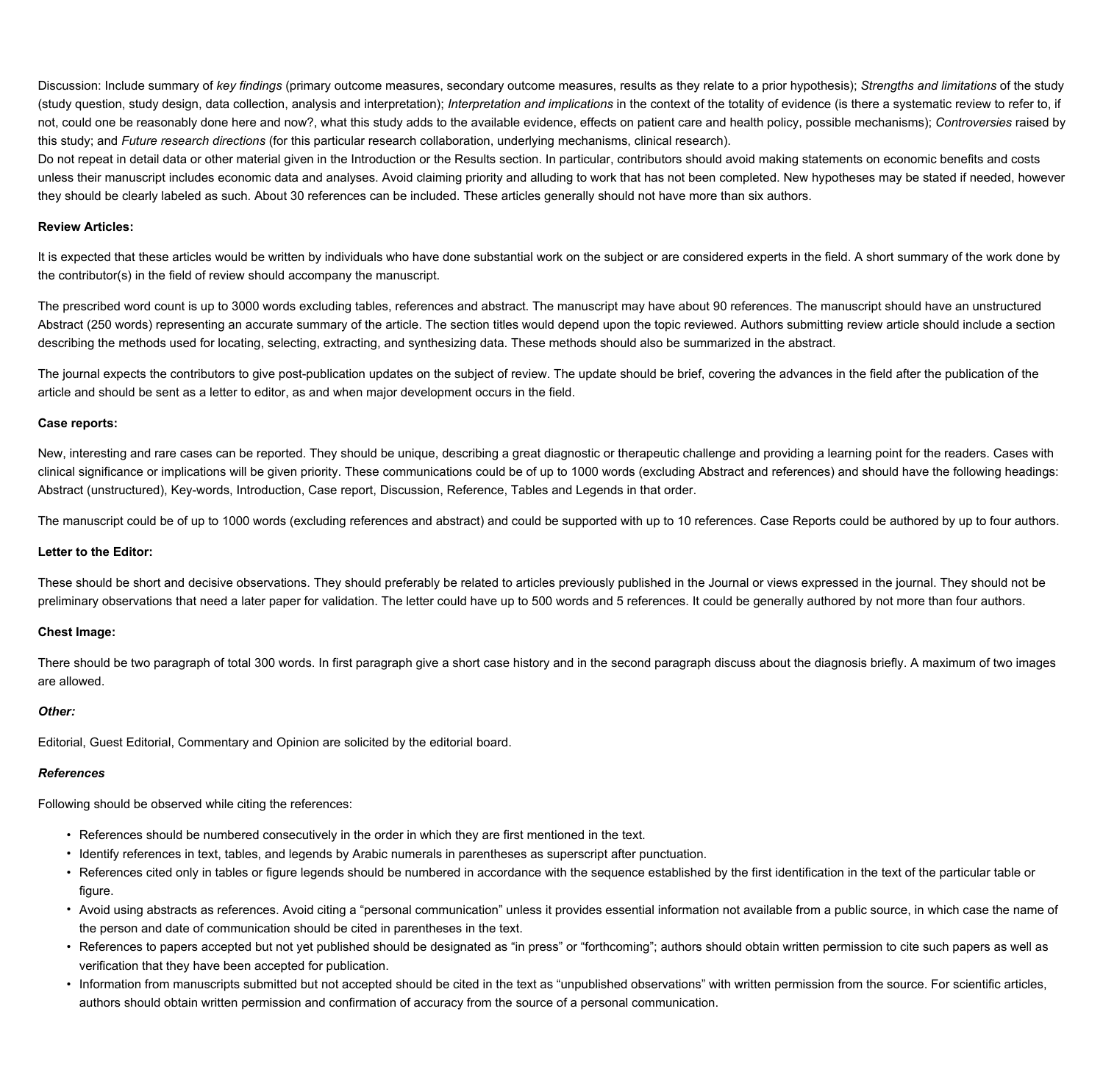**• The references must be verified by the author(s) against the full text original documents.**

There are two components of a reference. One is bibliographic elements and another is punctuation marks. Both should be 100% accurate. Routine six bibliographic elements are name of authors, title of article, journal abbreviation, year published, volume and page numbers. Seven routine punctuation marks are coma between author names, full stop at the end of authors list, full stop at the end of title of article, space after abbreviation of journal name, semicolon after year of publication, colon after volume number and full stop at end of reference.

#### **Articles in Journals**

### **a) Person as author(s)**

If more than six authors, list the first six authors followed by et al. Write last name first followed by initial letters of first and middle names in capital letters without full stop. The title should be exactly the same as that of article. Journal name should be standard PubMed abbreviation, full journal name should not be written. This is followed by year of publication. Then the volume number is written. Finally, page numbers appear (380-390 to be written as 380-90). Thus, a standard journal article is written as:

Echeverria RF, Baitello AL, Pereira de Godoy JM, Espada PC, Morioka RY. Prevalence of death due to pulmonary embolism after trauma. Lung India 2010;27:72-4.

#### **b) Organization as author**

If an article is written by some organization in place of particular author (s), reference should start with name of organization. For example-

The Cardiac Society of Australia and New Zealand. Clinical exercise stress testing. Safety and performance quidelines. Med J Aust 1996; 164:282-4.

### **c) Article in Press**

**Leshner AI. Molecular mechanisms of cocaine addiction. N Engl J Med. In Press 1996.**

### **d) Electronic Material**

**For journal article in electronic format some additional information should be provided, like:**

Morse SS. Factors in the emergence of infectious diseases. Emerg Infect Dis [serial online] 1995 Jan-Mar [cited 1996 Jun5]; 1(1): [24 screens]. Available from URL : http://www.cdc.gov/ **ncidod/EID eid.htm. Accessed on (date).**

#### **Books and other Monographs**

It also starts with authors names in same style as mentioned in journal article. Then editor's name, text books title, edition number and publishers name should appear in sequence. This is **followed by year and page numbers. For example-**

# **a) Personal author(s)**

Ringsven MK, Bond D. Gerontology and leadership skills for nurses. 2nd ed. Albany (NY): Delmar Publishers; 1996. Editor(s), complier(s) as author Norman IJ, Redfern SJ. editors. Mental **health care for elderly people. New York: Churchill Livingstone; 1996. 5.**

#### **b) Chapter in a book**

Name(s) of author (s) of the chapter is followed by title of chapter. Other information is written in the similar style as above:

Philips SJ, Whisnant JP. Hypertension and stroke. In: Laragh JH, Brenner BM, editors. Hypertension: pathophysiology, diagnosis, and management. 2nd ed. New York: Raven Press: **1995. p. 465-78. 6.**

#### *Tables*

- **• Tables should be self-explanatory and should not duplicate textual material.**
- **• Tables with more than 10 columns and 25 rows are not acceptable.**
- Number tables, in Arabic numerals, consecutively in the order of their first citation in the text and supply a brief title for each.
- **• Place explanatory matter in footnotes, not in the heading.**
- **• Explain in footnotes all non-standard abbreviations that are used in each table.**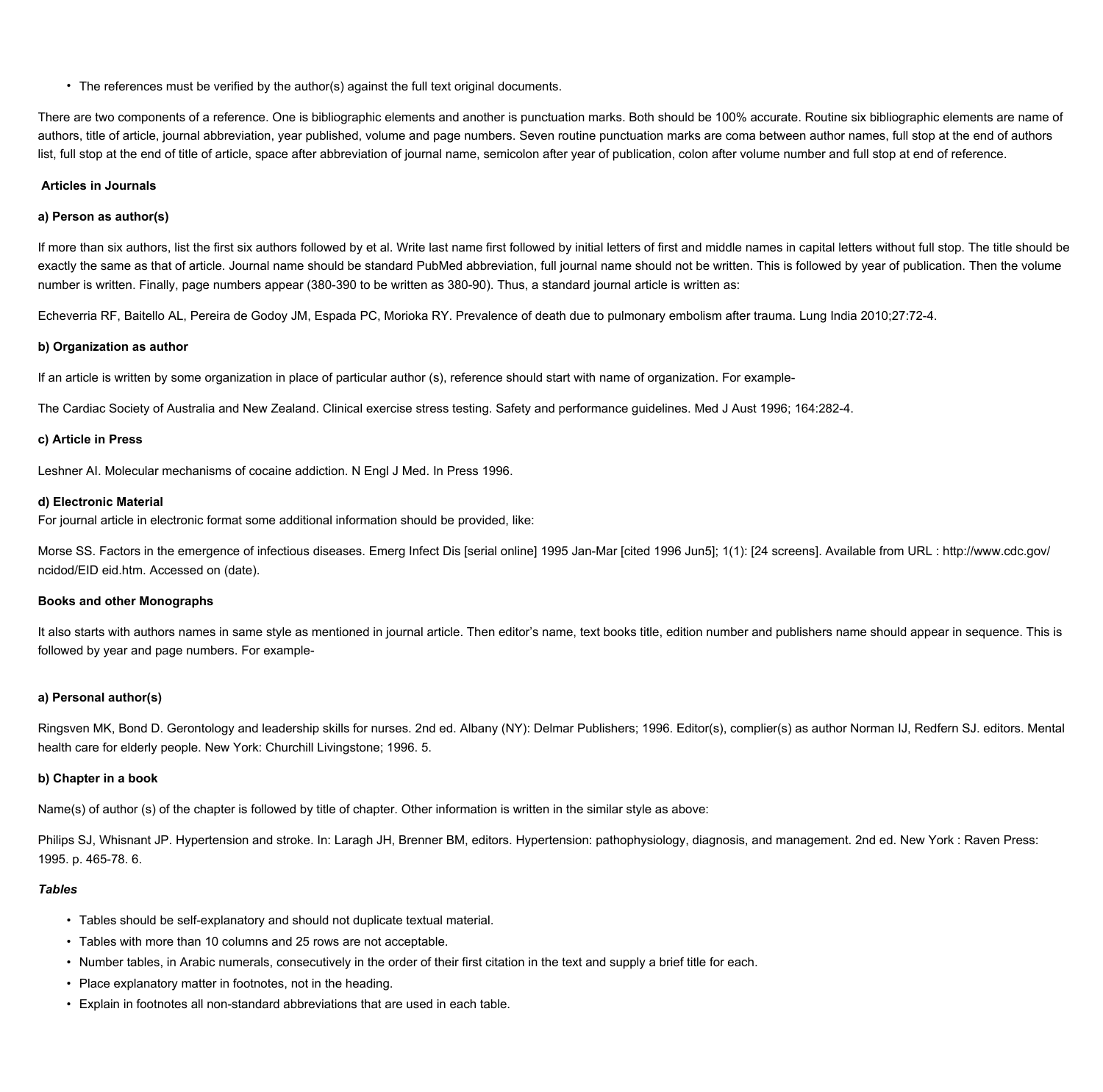- Obtain permission for all fully borrowed, adapted, and modified tables and provide a credit line in the footnote.
- **• For footnotes use the following symbols, in this sequence: \*, †, ‡, §, ||,¶ , \*\*, ††, ‡‡**
- Tables with their legends should be provided at the end of the text after the references. The tables along with their number should be cited at the relevant place in the text

#### *Illustrations (Figures)*

- Upload the images in JPEG format. The file size should be within 1024 kb in size while uploading.
- Figures should be numbered consecutively according to the order in which they have been first cited in the text.
- Labels, numbers, and symbols should be clear and of uniform size. The lettering for figures should be large enough to be legible after reduction to fit the width of a printed column.
- . Symbols, arrows, or letters used in photomicrographs should contrast with the background and should be marked neatly with transfer type or by tissue overlay and not by pen.
- **• Titles and detailed explanations belong in the legends for illustrations not on the illustrations themselves.**
- When graphs, scatter-grams or histograms are submitted the numerical data on which they are based should also be supplied.
- **• The photographs and figures should be trimmed to remove all the unwanted areas.**
- If photographs of individuals are used, their pictures must be accompanied by written permission to use the photograph.
- If a figure has been published elsewhere, acknowledge the original source and submit written permission from the copyright holder to reproduce the material. A credit line should **appear in the legend for such figures.**
- Legends for illustrations: Type or print out legends (maximum 40 words, excluding the credit line) for illustrations using double spacing, with Arabic numerals corresponding to the illustrations. When symbols, arrows, numbers, or letters are used to identify parts of the illustrations, identify and explain each one in the legend. Explain the internal scale **(magnification) and identify the method of staining in photomicrographs.**
- Final figures for print production: Send sharp, glossy, un-mounted, color photographic prints, with height of 4 inches and width of 6 inches at the time of submitting the revised manuscript. Print outs of digital photographs are not acceptable. If digital images are the only source of images, ensure that the image has minimum resolution of 300 dpi or 1800 x 1600 pixels in TIFF format. Send the images on a CD. Each figure should have a label pasted (avoid use of liquid gum for pasting) on its back indicating the number of the figure, the running title, top of the figure and the legends of the figure. Do not write the contributor/s' name/s. Do not write on the back of figures, scratch, or mark them by using paper clips.

╇

ቶ

↟

• The Journal reserves the right to crop, rotate, reduce, or enlarge the photographs to an acceptable size.

# <span id="page-6-0"></span>**Protection of Patients' Rights to Privacy**

Identifying information should not be published in written descriptions, photographs, sonograms, CT scans, etc., and pedigrees unless the information is essential for scientific purposes and the patient (or parent or guardian, wherever applicable) gives informed consent for publication. Authors should remove patients' names from figures unless they have obtained informed **consent from the patients. The journal abides by ICMJE guidelines:**

1) Authors, not the journals nor the publisher, need to obtain the patient consent form before the publication and have the form properly archived. The consent forms are not to be uploaded **with the cover letter or sent through email to editorial or publisher offices.**

2) If the manuscript contains patient images that preclude anonymity, or a description that has obvious indication to the identity of the patient, a statement about obtaining informed patient **consent should be indicated in the manuscript.**

#### <span id="page-6-1"></span>**Sending a revised manuscript**

The revised version of the manuscript should be submitted online in a manner similar to that used for submission of the manuscript for the first time. However, there is no need to submit the "First Page" or "Covering Letter" file while submitting a revised version. When submitting a revised manuscript, contributors are requested to include, the 'referees' remarks along with point to point clarification at the beginning in the revised file itself. In addition, they are expected to mark the changes as underlined or colored text in the article.

#### <span id="page-6-2"></span>**Reprints and proofs**

Journal provides no free printed reprints. Authors can purchase reprints, payment for which should be done at the time of submitting the proofs.

# *Publication schedule*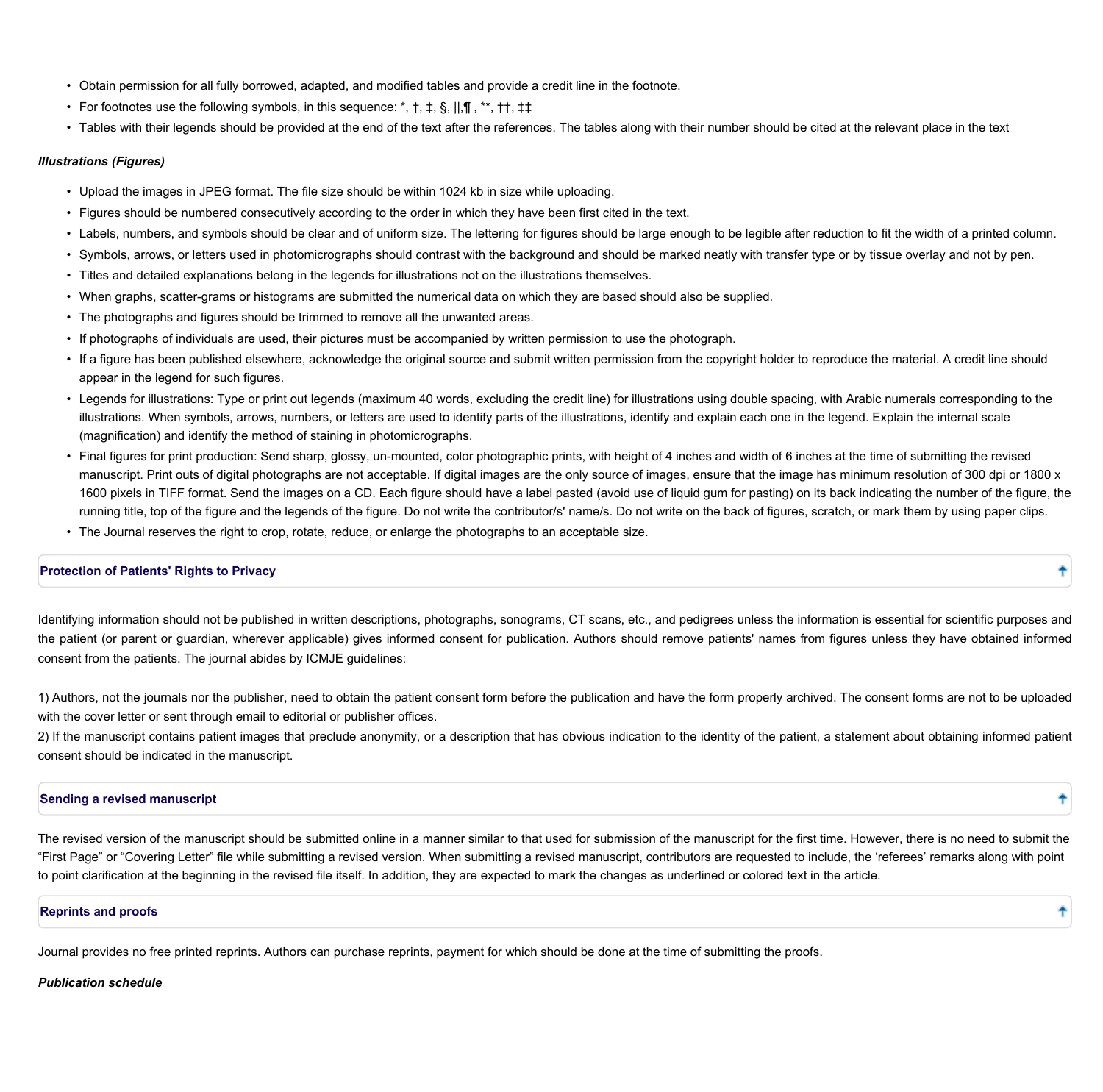The journal publishes articles on its website immediately on acceptance and follows a 'continuous publication' schedule. Articles are compiled for 'print on demand' semiannual issues.

╇

╇

ቶ

# <span id="page-7-0"></span>**Manuscript submission, processing and publication charges**

**The journal does not charge for submission and processing of the manuscripts.**

### <span id="page-7-1"></span>**Copyrights**

The entire contents of the The Journal of Association of Chest Physicians are protected under Indian and international copyrights. The Journal, however, grants to all users a free, irrevocable, worldwide, perpetual right of access to, and a license to copy, use, distribute, perform and display the work publicly and to make and distribute derivative works in any digital medium for any reasonable non-commercial purpose, subject to proper attribution of authorship and ownership of the rights. The journal also grants the right to make small numbers of printed copies for their personal non-commercial use under Creative Commons Attribution-Noncommercial-Share Alike 3.0 Unported License.

# <span id="page-7-2"></span>**Checklist**

#### **Covering letter**

- **• Signed by all contributors**
- **• Previous publication / presentations mentioned**
- **• Source of funding mentioned**
- **• Conflicts of interest disclosed**

# **Authors**

- **• Last name and given name provided along with Middle name initials (where applicable)**
- **• Author for correspondence, with e-mail address provided**
- **• Number of contributors restricted as per the instructions**
- Identity not revealed in paper except title page (e.g. name of the institute in Methods, citing previous study as 'our study', names on figure labels, name of institute in photographs, **etc.)**

### **Presentation and format**

- **• Double spacing**
- **• Margins 2.5 cm from all four sides**
- **• Page numbers included at bottom**
- **• Title page contains all the desired information**
- **• Running title provided (not more than 50 characters)**
- **• Abstract page contains the full title of the manuscript**
- Abstract provided (structured abstract of 250 words for original articles, unstructured abstracts of about 150 words for all other manuscripts excluding letters to the Editor)
- **• Key words provided (three or more)**
- **• Introduction of 75-100 words**
- **• Headings in title case (not ALL CAPITALS)**
- **• The references cited in the text should be after punctuation marks, in superscript with square bracket.**
- **• References according to the journal's instructions, punctuation marks checked**
- **• Send the article file without 'Track Changes'**

### **Language and grammar**

- **• Uniformly American English**
- Write the full term for each abbreviation at its first use in the title, abstract, keywords and text separately unless it is a standard unit of measure. Numerals from 1 to 10 spelt out
- **• Numerals at the beginning of the sentence spelt out**
- **• Check the manuscript for spelling, grammar and punctuation errors**
- **• If a brand name is cited, supply the manufacturer's name and address (city and state/country).**